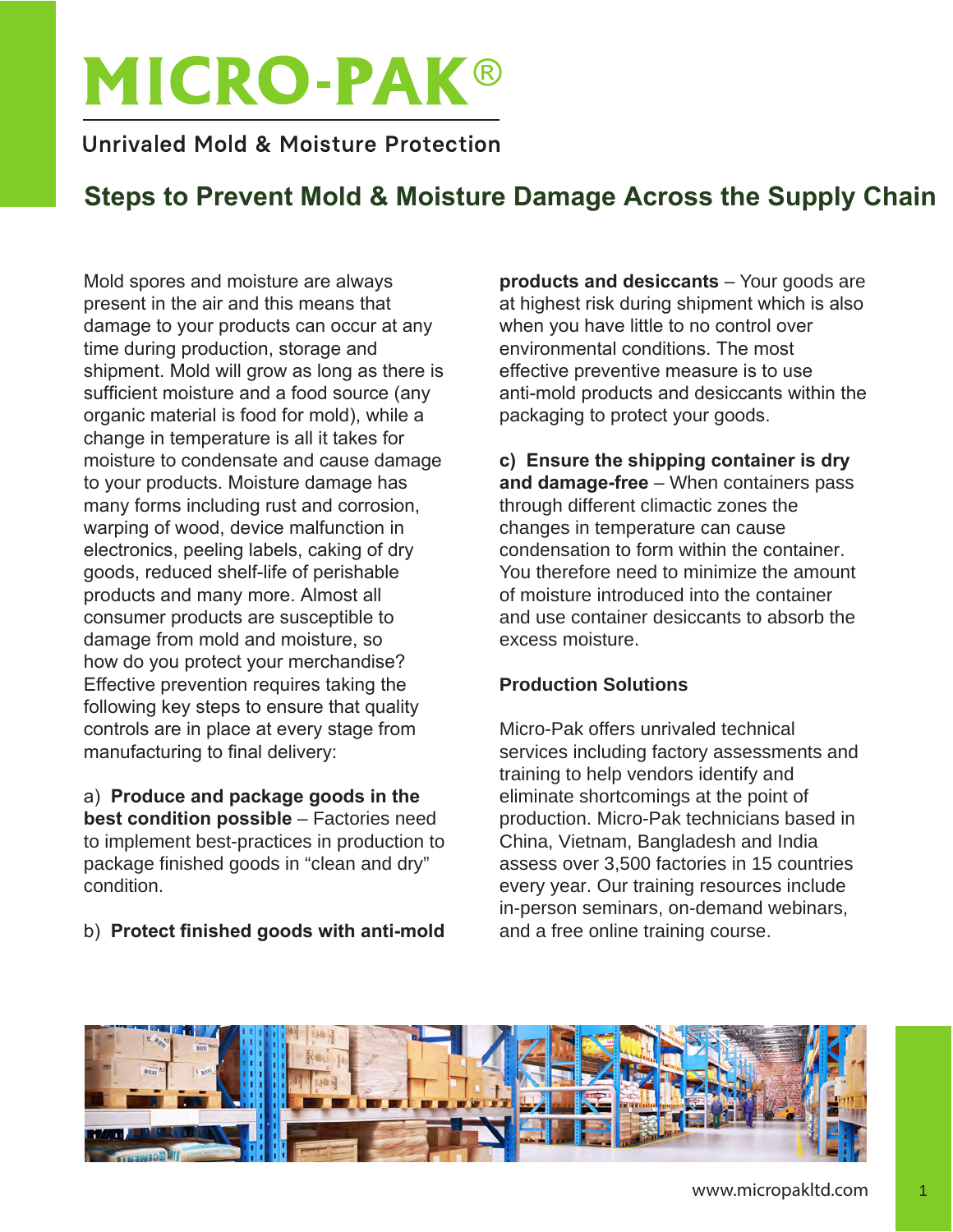# **MICRO-PAK®**

## Unrivaled Mold & Moisture Protection

# **Steps to Prevent Mold & Moisture Damage Across the Supply Chain**

#### **Product Solutions**

There are a wide range of anti-mold products and desiccants available for sale so how do you select what is best for your products and budget, while also meeting your brand's product safety, compliance, and sustainability standards?

Micro-Pak has over 20 years of experience in specialist packaging and our team of expert consultants can recommend the optimum solutions for your specific packaging needs. Our wide product range allows us to accommodate your requirements whether function, budget, or eliminating plastics is your top priority. Rest assured that all Micro-Pak products comply with international regulations and safety standards.

## **Anti-Microbial Products**

- · Micro-Pak® Stickers for shoeboxe[s](https://www.micropakltd.com/en/products/micro-pak-stickers)
- · Micro-Pak® PE Sheets for any products packaged in polybag[s](https://www.micropakltd.com/en/products/micro-pak-pe-sheets)
- · Micro-Pak MPX2® anti-mold polybags made from 100% recycled LDP[E](https://www.micropakltd.com/en/products/mpx2-polybag)

· Micro-Pak MPX2® anti-[mol](https://www.micropakltd.com/en/products/mpx2-poly-tissue)d tissue made from 100% recycled LDPE

#### **Desiccants**

· Micro-Pak Dri Clay® Kraft: 100% natural and plastic-free bentonite clay desicca[nt](https://www.micropakltd.com/en/products/micro-pak-dri-clay) packaged in biodegradable Kraft paper

- · Micro-Pak MPX2® Desiccants: Calcium chloride package desiccants
- · Micro-Pak Container desicc[ants:](https://www.micropakltd.com/en/products/micro-pak-container-desiccants) Superior moisture control for containers

## **Container Solutions**

Moisture is typically introduced into the container by high humidity at the point of loading, wet goods and wet packaging materials, rainwater accidentally brought in on worker's shoes during loading, and incomplete drying after cleaning. Factories should have inspection and loading protocols in place to minimize the introduction of moisture, which Micro-Pak can help to develop. Container desiccants should also be used to remove excess moisture and prevent condensation.